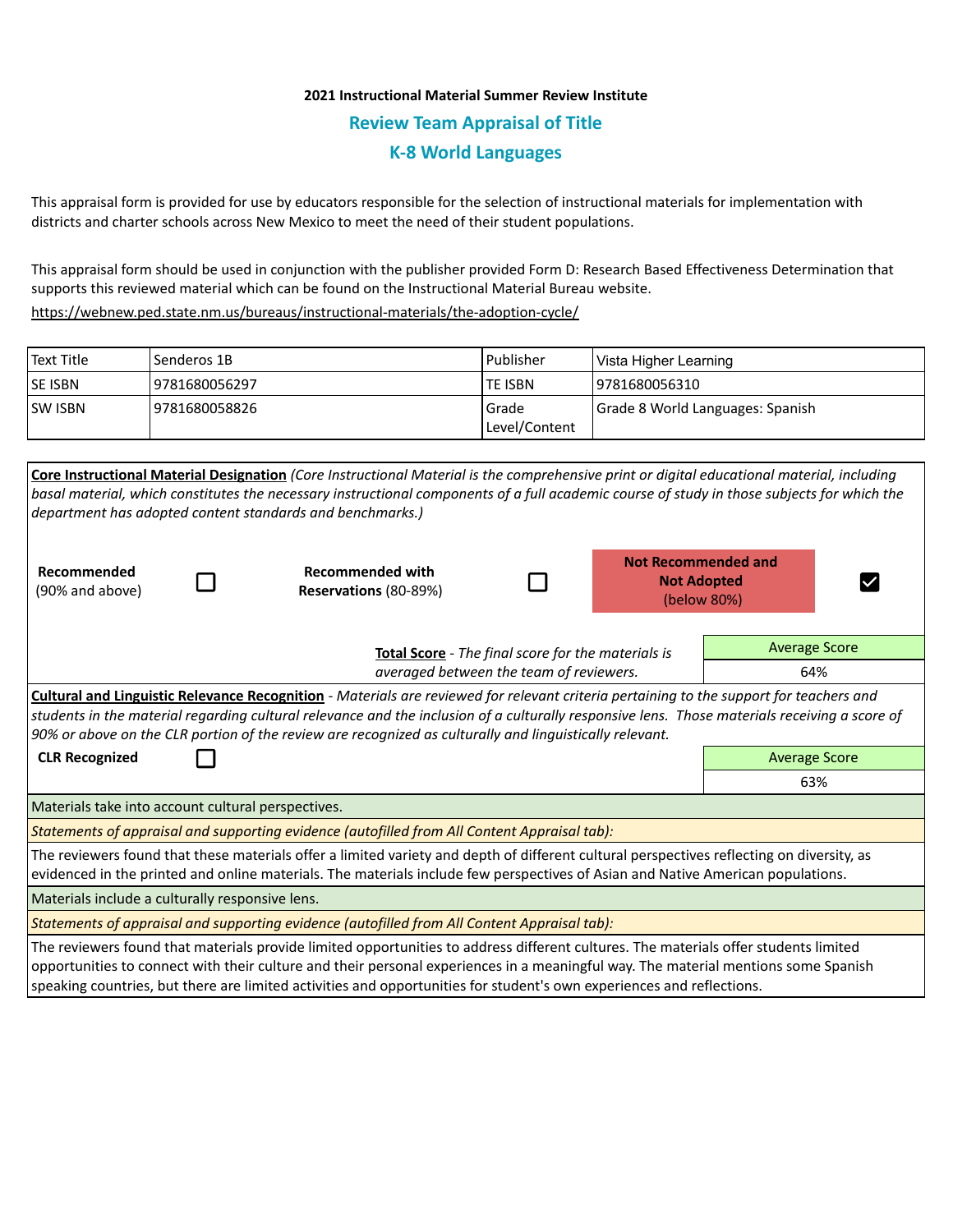**Standards Review** *- Materials are reviewed for alignment with the state adopted content standards, benchmarks and performance standards.*

Average Score

60%

Materials align with World-Readiness standards overall.

*Statements of appraisal and supporting evidence:* 

The materials partially meet the World-Readiness standards, as they minimally cover the Word-Readiness standards. Publisher units and lessons provide the "5" goal areas; however, the goals do not go beyond the instructional setting. The activities apply the "5" goal areas but do not build understanding as measured by the standards.

Materials align with communication standards.

*Statements of appraisal and supporting evidence:* 

The materials meet the communication standards as learners are provided opportunities to interact through discussions and negotiate meaning by sharing information, reactions, feelings, and opinions. Learners are tasked with writing summaries in their own words to understand, interpret, and analyze what is heard and read. The variety of writing topics are limited to sports and daily life activities. Learners have opportunities to share and present information to the class to inform, explain, persuade, and narrate on specific topics using appropriate media and adapting to various audiences of listeners, readers, or viewers.

Materials align with cultures standards.

*Statements of appraisal and supporting evidence:* 

The materials partially meet the cultures standards as learners are provided opportunities to use the language to investigate and reflect on the relationship between the products and perspectives of the cultures studied. However, the cultural products are not immediately evident in the activities and the curriculum relies heavily on teachers developing these activities.

Materials align with connections standards.

*Statements of appraisal and supporting evidence:* 

The materials partially meet the connections standards as the materials provide few activities that develop critical thinking and creative problem solving. While learners are provided opportunities to research an area of Mexico, Canada, or the US, cultural comparisons are limited.

Materials align with comparisons standards.

*Statements of appraisal and supporting evidence:* 

The materials partially meet the comparison standards as learners use language to investigate, explain, and reflect on the nature of language through comparison of the language studied and their own. However, the activities do not dive deep into comparison and focus most heavily on students' opinions and own experience with their own language.

Materials align with communities standards.

*Statements of appraisal and supporting evidence:* 

The materials do not meet the communities standards as the activities do not require the learners to use the language in their communities or beyond in the globalized world.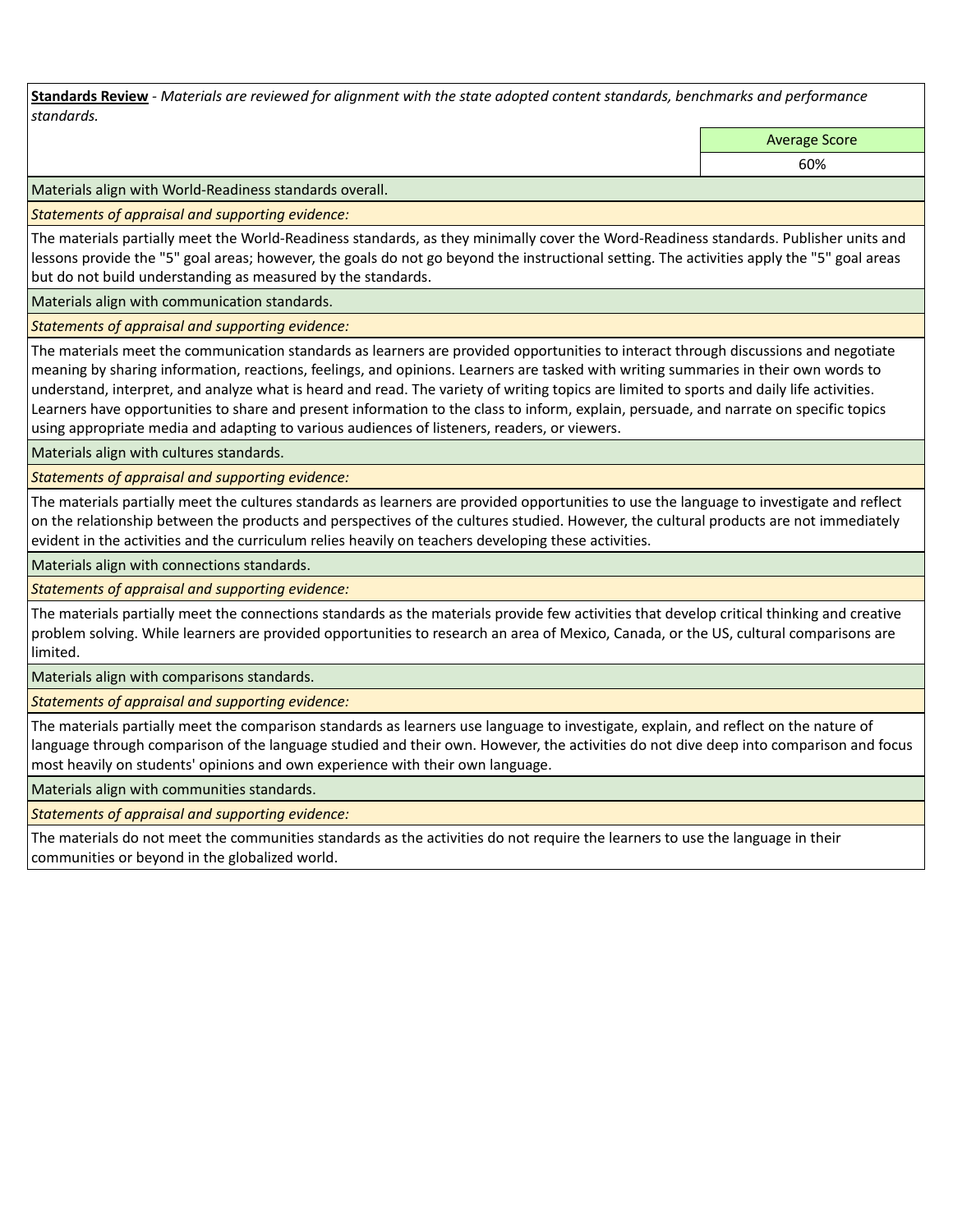**WL Content Review** *- Materials are reviewed for relevant criteria pertaining to the support for teachers and students in the specific content area reviewed.*

Average Score

76%

Materials provide a selection and range of high-quality texts worthy of students' time and attention, exhibiting exceptional craft and thought and/or providing useful information.

*Statements of appraisal and supporting evidence:* 

Reviewers found that there is a selection and range of quality texts worthy of students' time and attention that provides useful information, authentic literature, and informational texts either in part or whole from a variety of cultures. However, there is minimal evidence of texts that promote respect for all.

Questions in the materials are high-quality text-dependent and text-specific questions. The overwhelming majority of these questions are text-specific and draw student attention to the particulars in the text.

*Statements of appraisal and supporting evidence:* 

Reviewers found that the majority of the questions are text-specific and draw student attention to the details in the text, including textdependent questions. There are multiple opportunities for literal comprehension accompanied by evidence from the text.

Materials provide scaffolding and supports to enable students' learning of world languages.

*Statements of appraisal and supporting evidence:* 

Reviewers found that the materials provide limited support of students' learning of world languages through scaffolding of opportunities for authentic and active listening, speaking, reading and writing. Very few scaffolds and supports are provided.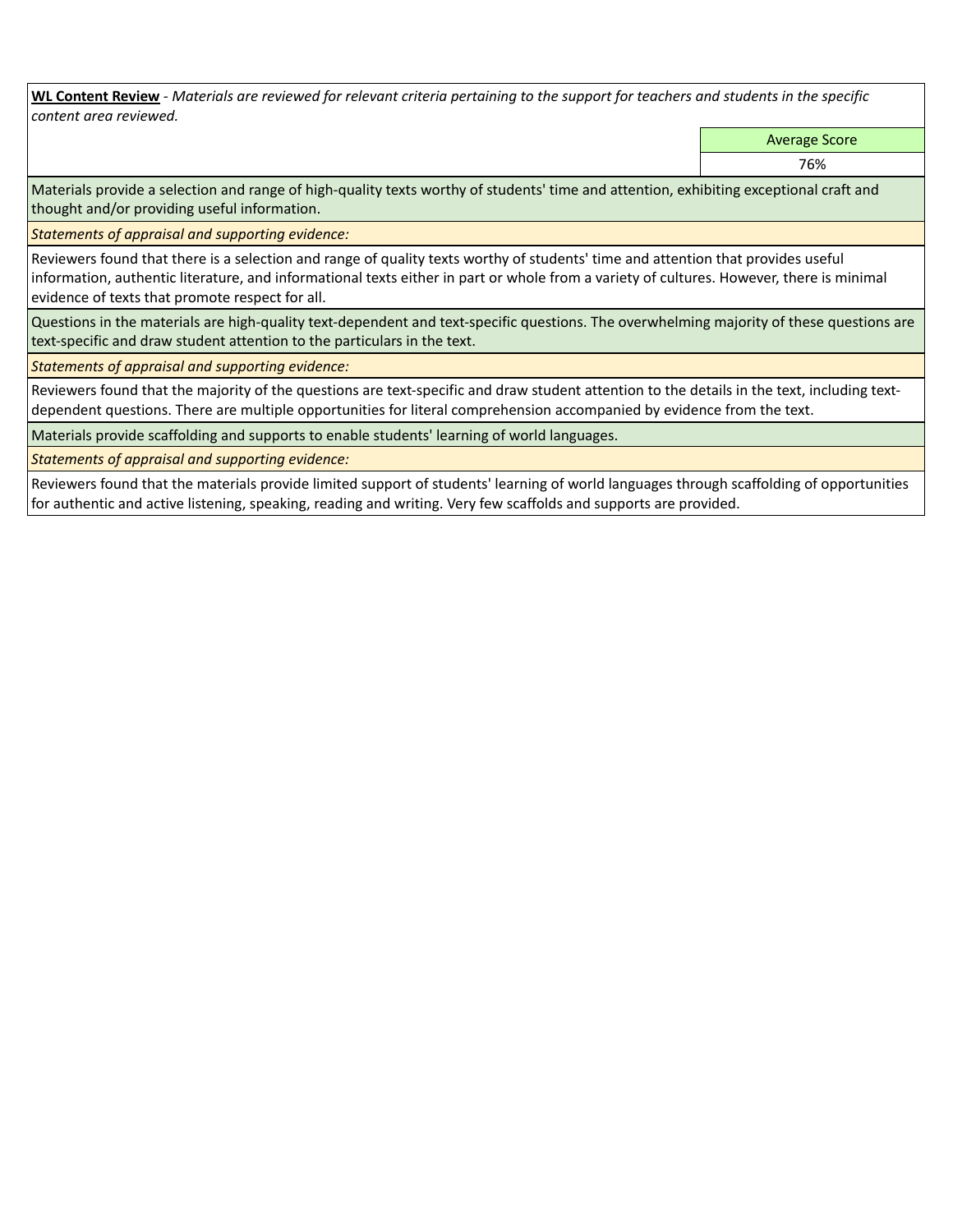**All Content Review** *- Materials are reviewed for relevant criteria pertaining to the support for teachers and students in the material regarding the progression of the standards, lesson structure, pacing, assessment, individual learners and cultural relevance.*

Average Score

71%

Materials are coherent and consistent with the standards that all students should study in order to be college and career ready.

*Statements of appraisal and supporting evidence:*

Reviewers found it difficult to locate where materials meet the standards in specific goal areas such as interacting with cultural competence and understanding, connecting with other disciplines, and acquiring information and diverse perspectives to use in academic and career-related situations and developing an insight with cultural competence.

Materials are well designed and take into account effective lesson structure and pacing.

*Statements of appraisal and supporting evidence:*

Materials provide overall lesson structure and pacing. However, the lesson planners do not provide clear guidance on aspects such as learning progressions or what students should know and be able to do at the end of each lesson.

Materials support teacher planning, learning, and understanding of the standards.

*Statements of appraisal and supporting evidence:*

Materials provide limited support for teachers in planning, learning, and understanding of the standards. The materials do not have clear guided units or lesson planners that provide clearly identified teaching strategies for teacher planning.

Materials offer teachers resources and tools to collect ongoing data about student progress on the standards.

*Statements of appraisal and supporting evidence:*

Materials are limited in resources to measure progress on the standards. Teachers are tasked with collecting ongoing data without guidance from the curriculum. Students have few opportunities to track their own progress and collect data.

Materials support effective use of technology to enhance student learning.

*Statements of appraisal and supporting evidence:*

The reviewers found the materials offered online despite limited access. The online resources involve teachers developing the material and unpacking it for the students. There are limited connections between the print material and the online material.

Materials can be easily customized for individual learners.

*Statements of appraisal and supporting evidence:* 

Materials are not easily customized for individual learners. Most of the responsibilities to develop the activities rely on the teacher and do not promote independence. Accommodations and modifications are limited. The online resources rely on the teacher's delivery and remediations are not included.

Materials give all students extensive opportunities and support to explore key concepts.

*Statements of appraisal and supporting evidence:*

The reviewers found these materials provide students a limited variety of opportunities to explore understanding of key concepts. The discussions, assessments, tasks, and essential questions have limited context of each reading selection. There is limited variety and few chances to extend connections between texts. There are limited opportunities to engage in critical thinking and problem solving.

Materials take into account cultural perspectives.

*Statements of appraisal and supporting evidence:*

The reviewers found that these materials offer a limited variety and depth of different cultural perspectives reflecting on diversity, as evidenced in the printed and online materials. The materials include few perspectives of Asian and Native American populations.

Materials include a culturally responsive lens.

*Statements of appraisal and supporting evidence:*

The reviewers found that materials provide limited opportunities to address different cultures. The materials offer students limited opportunities to connect with their culture and their personal experiences in a meaningful way. The material mentions some Spanish speaking countries, but there are limited activities and opportunities for student's own experiences and reflections.